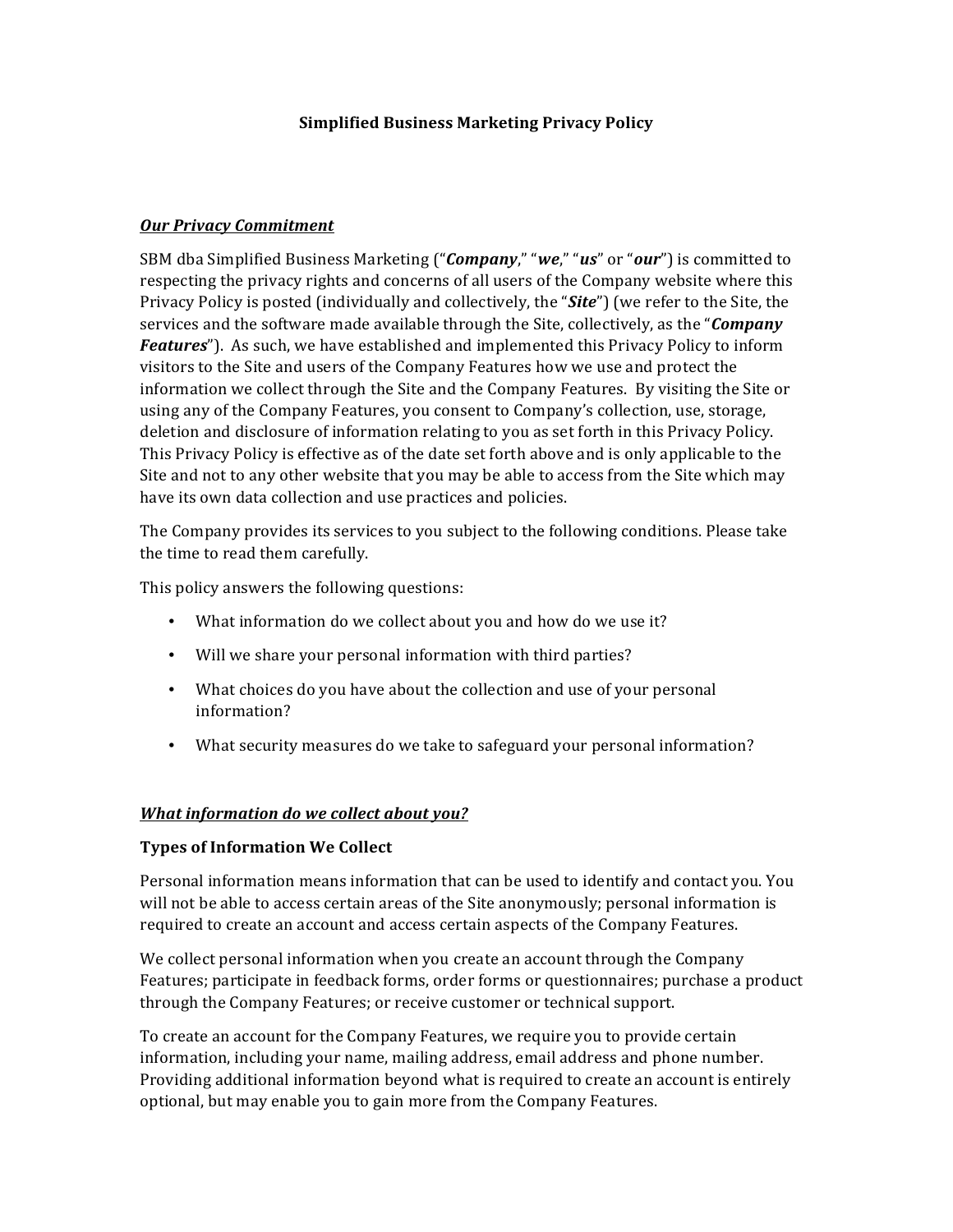When you order from us, we also collect financial qualification and billing information, such as your billing name and address and shipping address.

# **Cookies**

"Cookies" are small bits of electronic information that a website sends to a visitor's browser and are stored on the visitor's hard drive. We may employ cookies in certain areas of the Site to allow us to provide information to make your online experience more convenient. While the Company may use cookies to track your visit to the Site, this information does not identify you personally and you remain anonymous, even if you have previously submitted personal information to the Company through the Site or otherwise. Most cookies are "session cookies" which means that they are automatically deleted at the end of each session. Most browsers are initially set to accept cookies. You can set your browser to notify you when you receive a cookie, giving you a chance to decide whether or not to accept it.

# **Do Not Track**

In compliance with California legislation, AB370, effective January 1, 2014, the Company's practices in responding to "do not track signals and collecting user information over time and across a network of websites when you visit the Site are described below. We honor the request of "do not track" signals sent by your browser when you visit the Site. Additionally, Company does not collect user information about your online activities over time and across different websites, or authorize third parties to do so.

# **Google Analytics**

We use Google Analytics (or a similar service) to help us learn about who visits the Site and what pages are being viewed.

### **Log Information**

Our servers automatically record information that your browser sends when you visit the Site, including your browser type. We use this information to monitor and analyze how users use the Company Features, to provide customer service and to maintain and improve the Company Features.

### **Children's Privacy**

We do not knowingly collect personal information from children under 13. We take children's privacy seriously, and encourage parents to play an active role in their children's online experience at all times.

# **How We Use Your Personal Information**

The personal information you provide to us will allow us to fulfill your product order; alert you of new products, services, features, or enhancements; handle your customer service questions or issues; and notify you of promotions or special offers that we think may interest you. We may also use personal information you provide to us, including your email address, postal address and/or phone number, as part of the Company Features to contact you when necessary, to send you messages about the Company Features, to respond to any of your requests and for other general announcements. Our automated systems may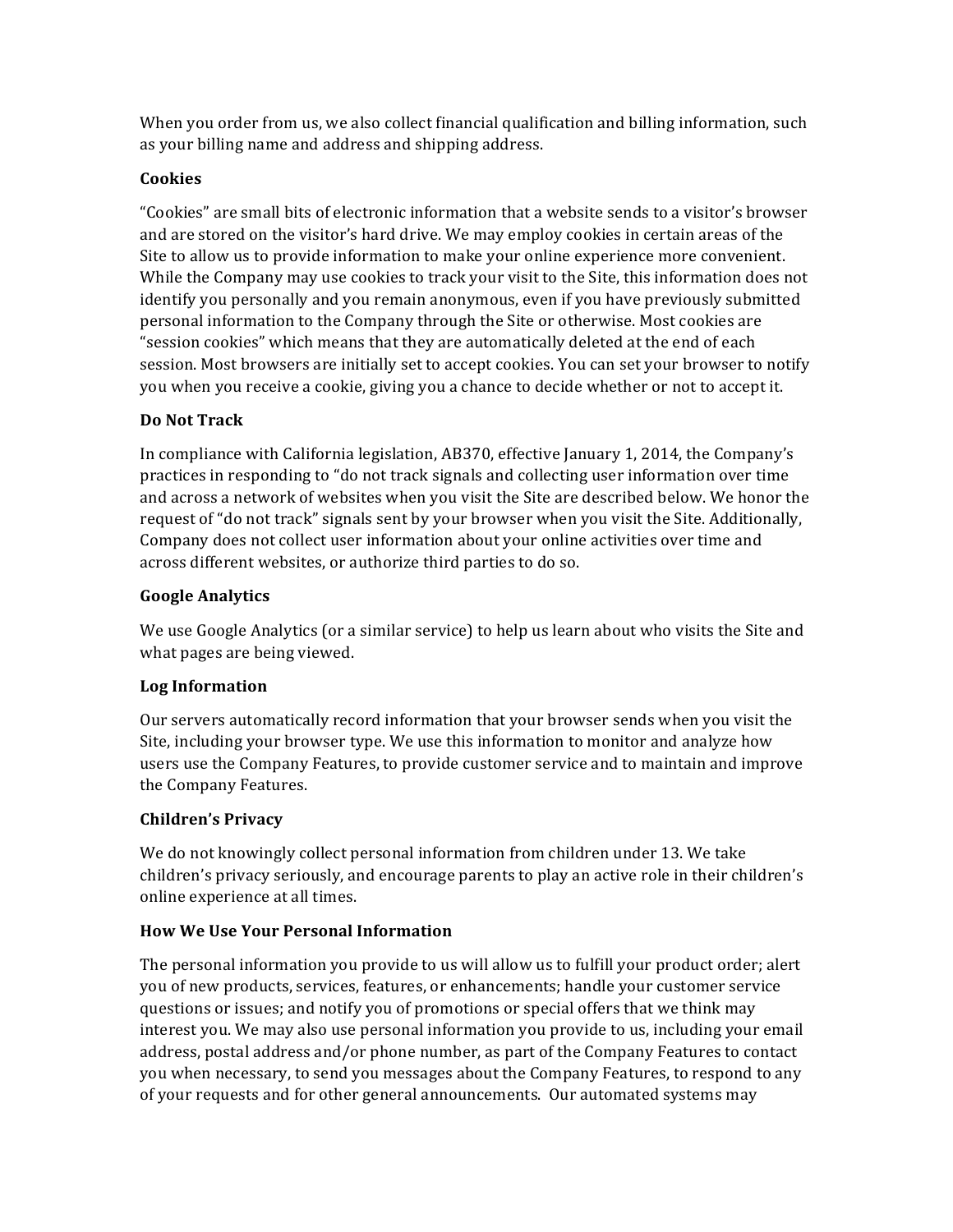analyze your content (including emails) to provide you personally relevant product features and spam and malware detection.

We may keep track of your interactions with us, including but not limited to your activity within the Company Features. Except as set forth in this Privacy Policy, or unless we have your consent, we will not share your personal information with any person or entity other than those affiliated with the Company, entities acting on behalf of the Company and as described below.

### **Electronic Communications**

When you visit the Site or send us an email, you are communicating with us electronically. You consent to receive communications from us electronically. For the avoidance of doubt, in addition to other forms of communication, we will communicate with you by email or by posting notices on the Site. You agree that all agreements, notices, disclosures and other communications that we provide to you electronically satisfy any legal requirement that such communications be in writing.

### *Will* we share your personal information with third parties?

# **Sharing of Information**

In addition to the foregoing, we may share your personal information with carefully selected vendors and business partners, including companies that perform marketing services and other business operations for us, under strict terms described below. In addition, we will share the personal information we collect from you under the following circumstances:

- *Protection of rights.* We will share personal information if we have a good faith belief that (i) access, use, preservation or disclosure of such information is reasonably necessary to satisfy any applicable law, regulation, legal process, such as a court order or subpoena, or a request by law enforcement or governmental authorities, (ii) such action is necessary to detect, prevent, or otherwise address fraud, security or technical issues associated with the Company Features, or (iii) such action is appropriate to protect the rights, property or safety of the Company, its employees, users of the Company Features or others.
- *Asset transfers.* If we become involved in a merger, acquisition or other transaction involving the sale of some or all of Company's assets, user information, including personal information collected from you through your use of the Company Features, could be included in the transferred assets. Should such an event occur, we will use reasonable means to notify you through email and/or a prominent notice on the Site.
- *Service Providers.* We may share your personal information with service providers that we engage for the purpose of processing information on our and your behalf. While providing services for us, these companies may access your personal information. To the extent applicable, we require these entities to comply with this Privacy Policy and appropriate confidentiality and security measures.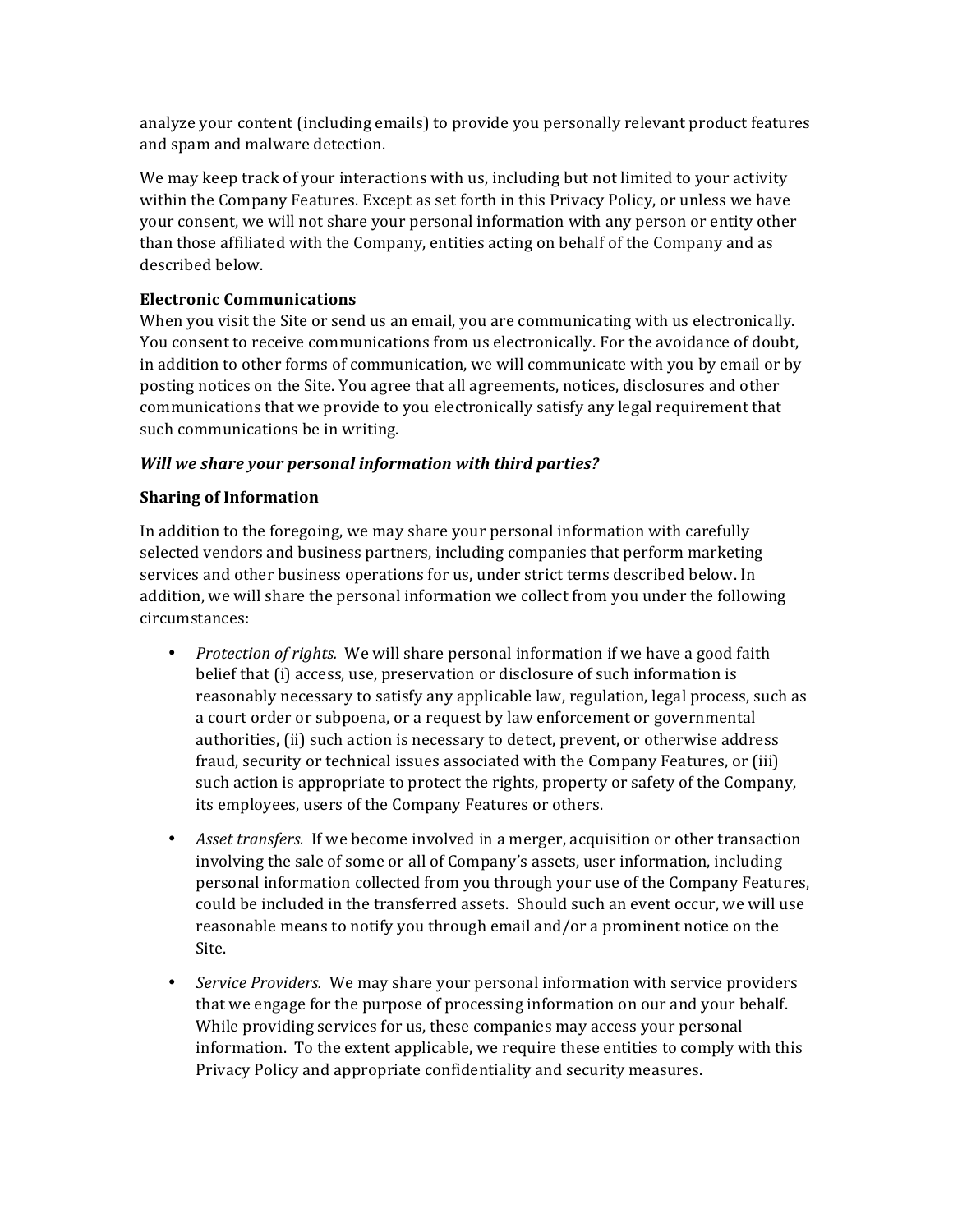### **Additional Information You Should Know About Third Parties**

The Site may contain direct links to websites operated by our business partners and other third party entities. These third party websites may collect information about you when you visit them or otherwise communicate with them. This Privacy Policy does not cover the information practices of third party websites linked to the Site or accessible through the Company Features. Although we encourage such third parties to adopt and follow their own privacy policies, we are not responsible for their collection and use of your personal information. You should refer to the privacy policies and statements of other websites or contact the respective webmasters of those websites to obtain information regarding their information collection, use and disclosure policies.

When you have clicked on a third party logo or URL displayed on our Site which links you to a different website, our Privacy Policy no longer applies and you must read the privacy policy of the third party to see how your personal information will be handled on their website.

# *What choices do you have about the collection and use of your personal information?*

### **Control of Your Information**

You may update your personal information or modify your account preferences for the Company Features by accessing the account interface of the Site.

# **Opting Out of Receiving Communications from Us**

For marketing and promotional purposes, we send out email notifications to our customers about products or events that we think may be of interest to them. You can opt out of these emails by sending a request to opt-out by emailing customerservice@simplifiedmktg.com. Please note that you cannot unsubscribe from certain correspondence from us that is necessary to administer your account, including messages relating to your account transactions.

### **Mediation**

If you are a resident of a country outside of the European Union, you also agree that, in the event any dispute or claim arises out of or relating to this Privacy Policy that you and the Company will attempt in good faith to negotiate a written resolution of the matter directly between the parties. If you reside in the United States, you agree that if the matter remains unresolved for forty-five  $(45)$  days after notification (via certified mail or personal delivery) that a dispute exists, all parties shall join in mediation services in Los Angeles, California with a mutually agreed mediator in an attempt to resolve the dispute. Should you file any arbitration claims, or any administrative or legal actions without first having attempted to resolve the matter by mediation, then you agree that you will not be entitled to recover attorneys' fees, even if you would otherwise be entitled to them.

### *What security measures do we take to safeguard your personal information?*

The personal information that you provide to us is stored on servers which are located in secured facilities and protected by protocols and procedures designed to ensure the security of such information. In addition, we restrict access to personal information to